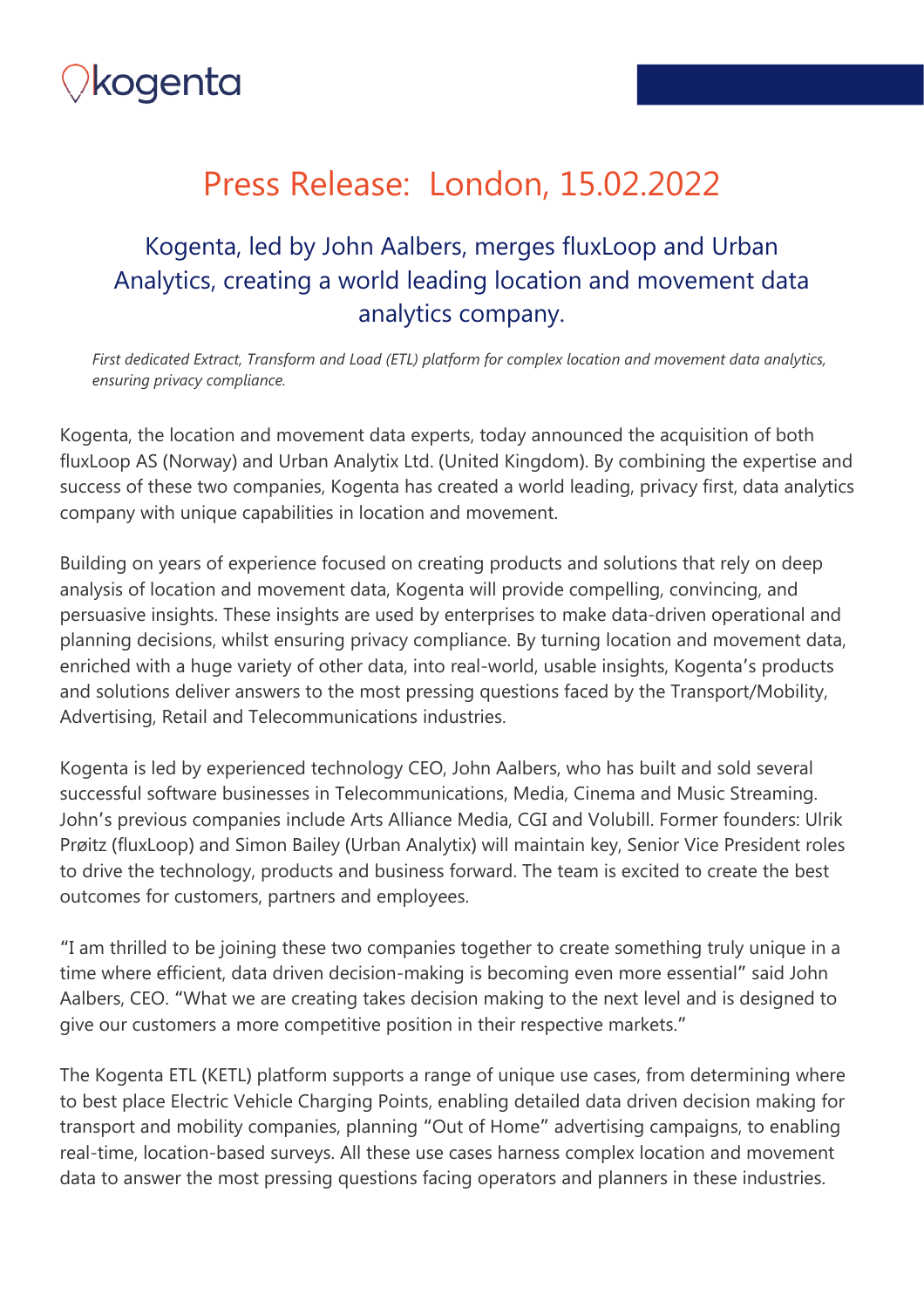As part of the acquisitions, Kogenta received growth funding from renowned, international technology and software Venture Capital firm, Idekapital. With Idekapital's strength and support, Kogenta is well on the way to achieving its ambition of becoming the global "go-to" partner for all things related to Location and Movement data analytics in a privacy-first world.

Alex Rahaman, Chair at Kogenta and Partner at IdeKapital said, "We are excited to be teaming up with John to make this growth story a reality. John has a tremendous record of scaling up technology business in a variety of industries. We are delighted to bring together these businesses to launch Kogenta. In a more advanced privacy setting, location data needs to be managed carefully. The combination of moving and static data with our client's proprietary data will provide unprecedented insights."

## About Kogenta

Kogenta is a leading provider of Location and Movement ETL products and solutions to over 35 enterprise customers. Our solutions enable the transformation of vast amounts of Location and Movement data into real-world, usable insights for Transport/Mobility, Advertising, Retail and Telecommunications providers, improving their customer experience and reducing their operational costs.

Through advanced analytics, Kogenta products provide actionable and measurable insights into customer behaviour.

Kogenta's commitment to providing understandable data-driven answers to the complex questions, makes Kogenta the obvious choice for enterprises looking to maximise their revenue potential and minimise their operational costs whilst providing the best outcomes for their customers.

For more information please visit: [www.kogenta.com/](http://www.kogenta.com/)

#### About KETL

"KETL" is an ETL (Extract, Transform, Load) platform specifically designed for Location and Movement Analytics that is fully privacy compliant.

The effectiveness of Location and Movement Analytics is dependent on how disparate datasets are collected, stored, combined, and transformed. These data sets, from a wide variety of sources, are unstructured and often require complex privacy compliant processing. Generic ETL capabilities are not up to the task. Kogenta has developed expert tools and capabilities over many years to address exactly this issue. The result is the Kogenta ETL platform known as KETL (pronounced "Kettle"). It is here where "insight-ready" data is prepared to satisfy the needs of the most demanding business questions.

For more information please visit: www.kogenta.com/products/etl/